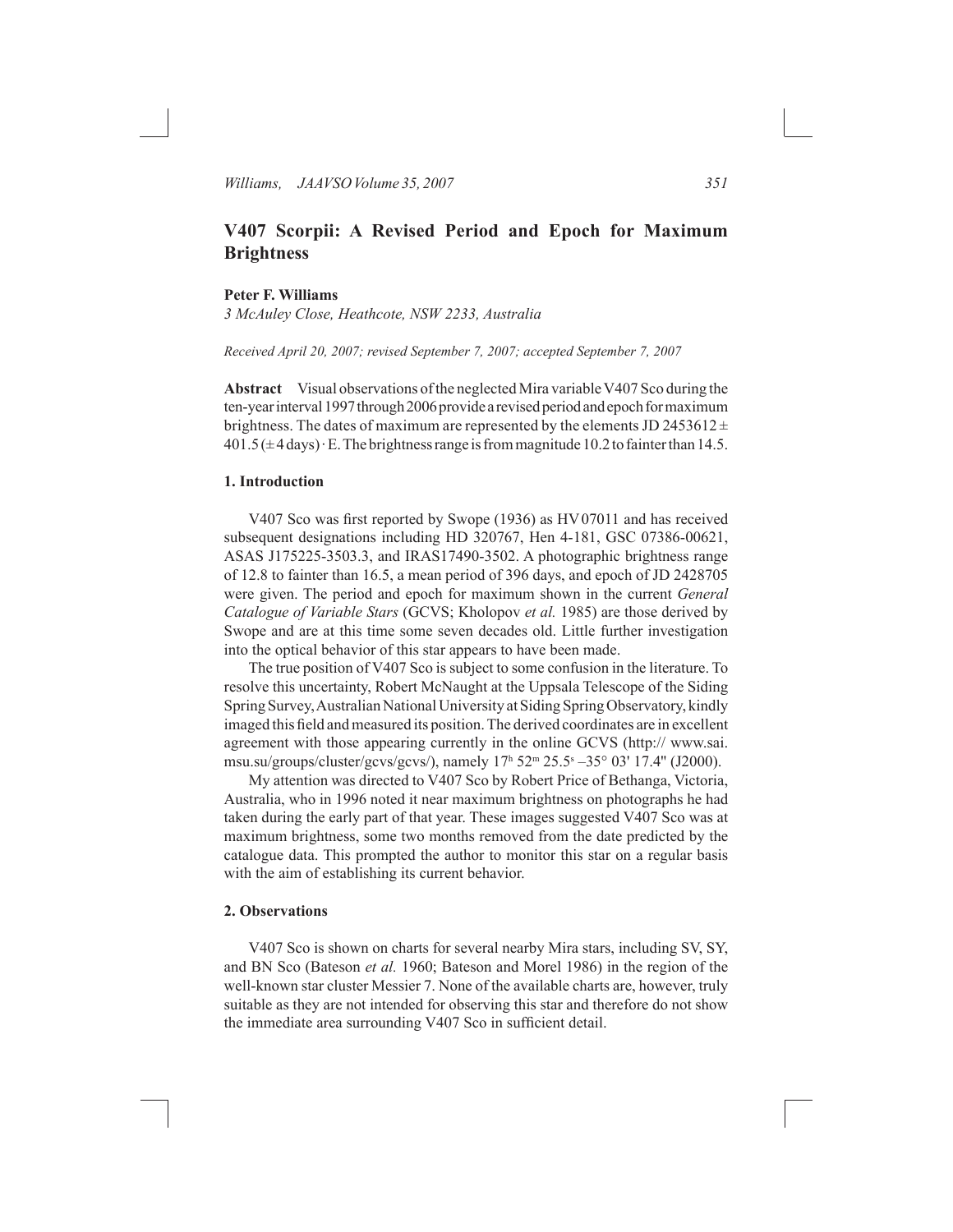A detailed chart (Figure 1) is provided to allow for the positive identification of V407 Sco. Comparison stars have *V* magnitudes determined from the ASAS3 data (Pojmański 2002) and the visual observations have been reduced using these *V* magnitudes.

V407 Sco was observed on a regular basis during the normal observing season of April through October from 1997 through 2006 with occasional observations outside of these months. A seasonal gap is therefore present in the data.

A total of 159 observations were obtained during the ten years of regular monitoring and of these eighty-two were positive estimates. The remaining seventyseven provide upper limits where the variable is invisible through the author's telescope, usually to a limiting visual magnitude near 14.5.

The dates of maximum brightness were measured directly from large-scale plots and the details are shown in Table 1. Column 1 gives the cycle number relative to Swope's initial epoch, Column 2 gives the date determined for maximum, and Column 3 gives the probable error in days. Column 4 gives the interval to the following maximum, and Column 5 gives the maximum magnitude. Columns 6, 7, and 8 show the O–C values relative to Swope's initial epoch of JD 2428705 for periods of 396, 402, and 401.5 days, as described below.

A mean period of 402 days is evident from the eight observed cycles. Individual cycles range between 394 and 415 days, which is behavior typical of longer period Mira-type variable stars.

 Using this 402-day mean cycle and Swope's initial epoch, it is apparent that sixty-three cycles have occurred through to the maximum of JD 2454002 (September 2006). This equates to a mean period of 401.5 days over sixty-nine years and is in good agreement with the results of the current investigation.

 The O–C values derived in Columns 7 and 8 of Table 1 also demonstrate the cumulative effects of small period inaccuracies over an extended time span, assuming the mean period has not changed during that time. The observations have been plotted according to the phase determined by the 401.5-day period.This phase plot is shown in Figure 2 and indicates the epoch and period derived here satisfy the current observed behavior of V407 Sco.

Also, the mean period determined here is approximately twice the value currently appearing in The International Variable Star Index, or VSX (Watson *et al.* 2006), which may be accessed through theAAVSO web page.At the times of alternate maximum predicted by the VSX period, the visual observations show V407 Sco is invisible and generally fainter than magnitude 14, therefore indicating this period to be invalid.

The visual magnitude at maximum is considerably brighter than the photographic values indicated in the catalogue data, a visual range of magnitude 10.2 to fainter than 14.5 being found.

An interesting coincidence of the 5.5-day difference between the 396-day catalogue period and the 401.5 days derived here is the gradual "creeping" of the O–C so that in just a few more cycles, perhaps by cycles 70 to 75, the O–C value would appear close to zero and all may have appeared (misleadingly) well.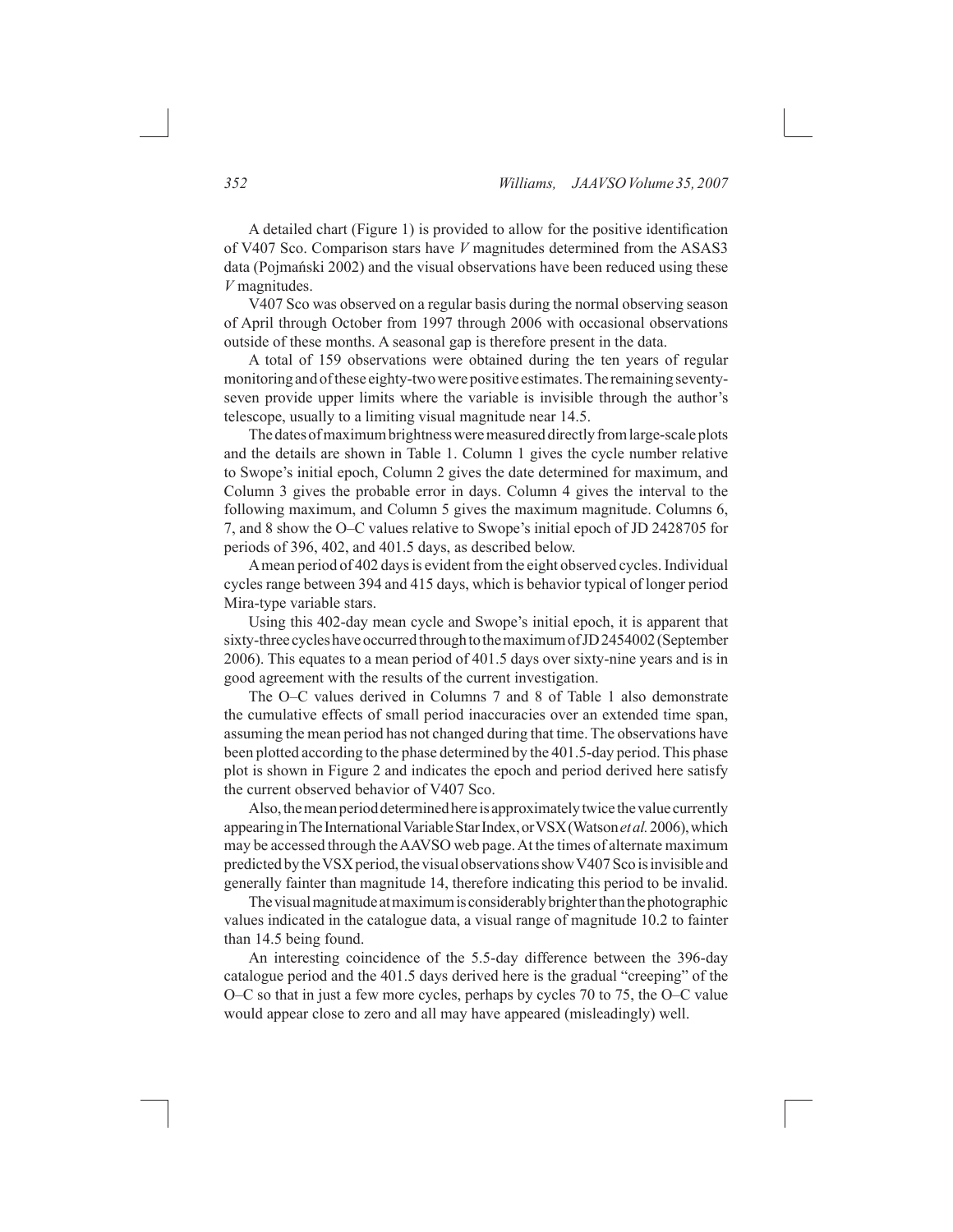*Williams, JAAVSO Volume* 35, 2007 **353** 

# **3. Conclusion**

Visual observations of the Mira star V407 Sco during the ten-year interval 1996 through 2006 provide a revised period and elements for maximum brightness. The current behavior of V407 Sco is represented by JD<sub>max</sub> =  $2453612 \pm 401.5 \ (\pm 4.0) \times E$ . The observed visual brightness range is 10.2 to fainter than 14.5.

### **4. Acknowledgements**

My thanks to Robert Price for drawing attention to V407 Sco, and to Mati Morel for providing the comparison star *V* magnitudes. Also to William Liller, Viña del Mar, Chile, who drew attention to the confusion over the position of V407 Sco, and Rob McNaught, who imaged and measured V407 Sco to resolve this issue.

This research has made use of the simbap database, operated at CDS, Strasbourg, France.

### **References**

Bateson,F.M.,Jones,A.F.,Stranson,I.,Sumner,B.,andWinnett,R.1960,*ChartsFor SouthernVariables,Series2*,AstronomicalResearchLtd.,Tauranga,NewZealand.

Bateson, F. M., and Morel, M. 1986, *Charts For Southern Variables, Series 19*, Astronomical Research Ltd., Tauranga, New Zealand.

Kholopov, P. N. *et al.* 1985, *General Catalogue of Variable Stars*, 4th ed., Moscow. Pojmański, G. 2002, *Acta Astron.*, **52**, 397.

Swope, H. H. 1936, *Ann. Harvard Coll. Obs.*, **90**, 207.

Watson, C. L., Henden, A. A., and Price, A. 2006, The International Variable Star Index (VSX), http://www.aavso.org/vsx.

| Cycle | Max.<br>$2440000+$ | Error<br>$\pm$ Days | Interval | Mag. | $O-C$<br>396 | $O-C$<br>402 | $O-C$<br>401.5 |
|-------|--------------------|---------------------|----------|------|--------------|--------------|----------------|
| 55    | 50795:             | 5                   | (801)    |      | $-86$        | $-20$        | $+7.5$         |
| 57    | 51597              | 5                   | 415      |      | $-76$        | $-22$        | $+6.5$         |
| 58    | 52012              | 5                   | 401      | 10.6 | $-57$        | $-9$         | $+2.0$         |
| 59    | 52413              | $\overline{4}$      | 394      | 11.6 | $-52$        | $-10$        | $+19.5$        |
| 60    | 52807              | 4                   | 397      | 10.2 | $-54$        | $-18$        | $+12.0$        |
| 61    | 53204              | $\overline{4}$      | 408      | 10.7 | $-53$        | $-23$        | $+7.5$         |
| 62    | 53612              | 4                   | 390      | 11.1 | $-41$        | $-17$        | $+14.0$        |
| 63    | 54002              | $\mathbf{3}$        |          | 10.7 | $-47$        | $-29$        | $+2.5$         |

Table 1. Details of observed maxima for V407Sco, 1997 through 2006, cycle number and O–C values for different periods relative to Swope's (1936) initial epoch.